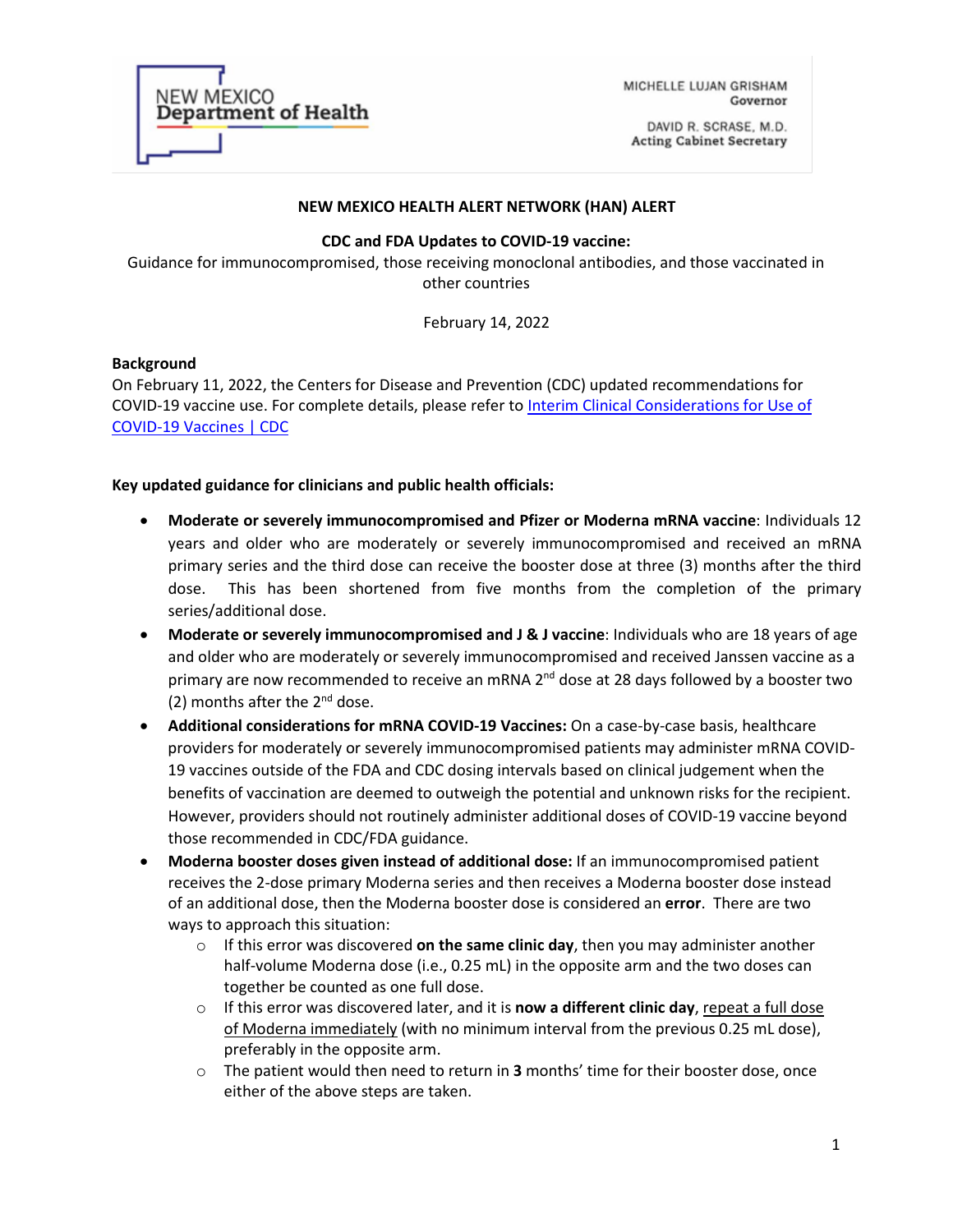| Primary<br>vaccination | Age<br>group       | <b>Number of primary</b><br>vaccine doses | <b>Number of</b><br>booster doses | Interval between 1st<br>and 2nd dose | <b>Interval between 2nd</b><br>and 3rd dose | Interval between 3rd<br>and 4th dose |
|------------------------|--------------------|-------------------------------------------|-----------------------------------|--------------------------------------|---------------------------------------------|--------------------------------------|
| Pfizer-BioNTech        | $5 - 11$<br>years  | 3                                         | <b>NA</b>                         | 3 weeks                              | $\geq$ 4 weeks                              | N/A                                  |
| Pfizer-BioNTech        | $\geq$ 12<br>years | 3                                         |                                   | 3 weeks                              | $\geq$ 4 weeks                              | $\geq$ 3 months                      |
| Moderna                | $\geq$ 18<br>years | 3                                         |                                   | 4 weeks                              | $\geq$ 4 weeks                              | $\geq$ 3 months                      |
| Janssen                | $\geq$ 18<br>years | 1 Janssen, followed by 1<br><b>mRNA</b>   |                                   | 4 weeks                              | $\geq$ 2 months                             | N/A                                  |

Table 3: COVID-19 vaccination schedule for people with moderate or severe immunocompromise\*

- **COVID-19 vaccine after antibody products:** people who previously received antibody products (anti-SARS-CoV-2 monoclonal antibodies or convalescent plasma) as part of COVID-19 treatment, post-exposure prophylaxis, or pre-exposure prophylaxis can be vaccinated any time; COVID-19 vaccination does not need to be delayed. **However, in people who previously received a COVID-19 vaccine, administration of tixagevimab/cilgavimab (EVUSHELD™) for pre-exposure prophylaxis should be deferred for at least two weeks after vaccination**, per the product EUA.
- **People vaccinated outside of the US with World Health Organization (WHO) approved vaccines**:
	- o People 12 years of age and older who have had *an incomplete series* of a WHO-approved but non-FDA authorize/approved vaccine may receive the age-appropriate mRNA vaccine to complete the series (previously, only Pfizer) and then should receive an age-appropriate mRNA booster at five months.
	- o People 12 years of age and older who have *completed* a WHO-approved but non-FDA authorized/approved vaccine should receive an age-appropriate mRNA booster at five (5) months.
	- $\circ$  Immunocompromised people 12 years of age and older who have started vaccination with a WHO-approved but non-FDA authorized/approved vaccine should receive a 3<sup>rd</sup> dose of age-appropriate mRNA vaccine and then a booster at three (3) months.

# **Safety Considerations:**

- People who have a history of myocarditis or pericarditis unrelated to mRNA COVID-19 vaccination (e.g., due to SARS-CoV-2 or other viruses) may receive any currently FDA-approved or FDAauthorized COVID-19 vaccine after the episode of myocarditis or pericarditis has completely resolved.
- However, development of myocarditis or pericarditis after a dose of an mRNA COVID-19 vaccine is a precaution to a subsequent dose of any COVID-19 vaccine and subsequent doses should generally be avoided until additional safety data are available.
- If, after a risk assessment, the decision is made to receive a subsequent COVID-19 vaccine dose, the person should wait until at least after their episode of myocarditis or pericarditis has resolved. For men ages 18 years and older who choose to receive a subsequent COVID-19 vaccine, some experts